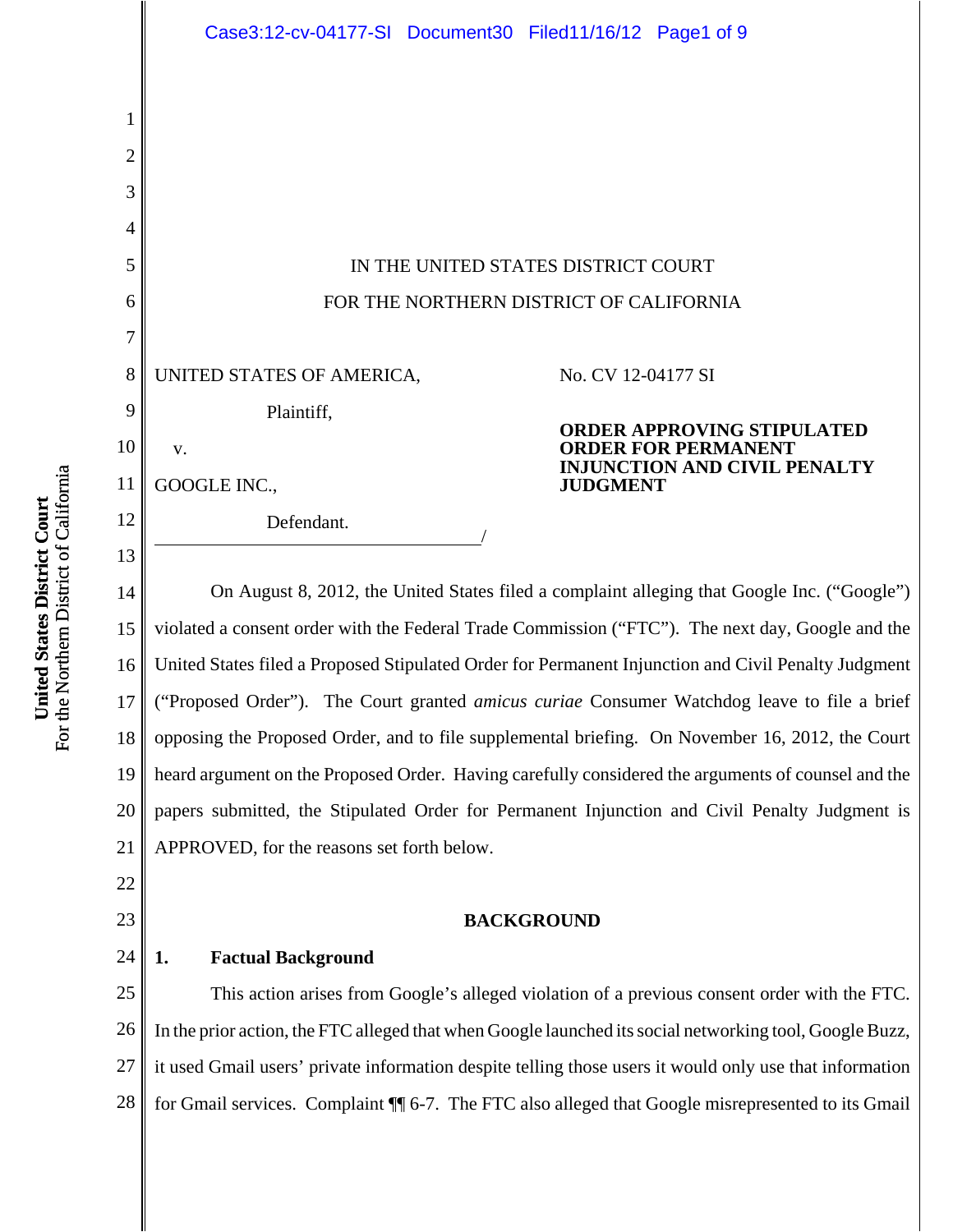## Case3:12-cv-04177-SI Document30 Filed11/16/12 Page2 of 9

1 2 users that it would not automatically enroll them in the Buzz network and that they could control what information would be public on their profiles. *Id.* 

3 4 5 6 In October 2011, the FTC settled its Buzz investigation with Google through a consent order that prohibited Google from future misrepresentations regarding: (1) its collection and use of private information and its customers' control over that information; and (2) its membership and compliance with privacy or security programs. *Id.* at ¶ 8.

7 8 9 10 11 12 13 14 15 16 In the instant case, the FTC alleges that Google violated the first part of the Buzz consent order through the placing of cookies on users' computers without their knowledge. Google uses cookies to collect information from users' web browsing activity, and uses this information to tailor its advertisements. *Id.* at ¶¶ 17-22. Google allows users to opt out of these cookies through an "opt-out button" they can click in their preferences, or through downloading an "opt-out cookie" plugin. *Id.* at ¶ 33. Google does not offer the plugin to users of the Safari internet browser, but it assured users that the Safari default settings would block cookies. *Id.* at ¶¶ 36-40. The FTC alleges that Google overrode the Safari software that blocked cookies, and secretly collected cookies from Safari users. *Id.* at ¶¶ 41- 48. The FTC alleges that the misrepresentations of collecting private information and using targeted advertisements violated the first part of the Buzz consent order. *Id.* at ¶¶ 49-54.

17 18 19 20 21 22 The FTC also alleges that Google violated the second part of the Buzz consent order. Google represents that it is a member of the Network Advertising Initiative ("NAI"), and in compliance with NAI's self-regulatory code of conduct. *Id.* at  $\P$  15-17. NAI's code requires that members post notices specifying its data collection processes. *Id.* The FTC alleges that Google's use of Safari cookies without informing its users violated the NAI code, and thus violated the second part of the Buzz consent order. *Id.* at ¶ 55-57.

23

#### 24 **2. The Proposed Order**

25 26 27 28 In the Proposed Order, Google and the United States stipulate that the Court has jurisdiction and that venue is proper. Google "denies any violation of the FTC Order," and states that it stipulates to the Proposed Order "freely and without coercion." The Proposed Order outlines three requirements for Google. First, Google must pay a civil penalty of \$22.5 million. Second, until February 15, 2014,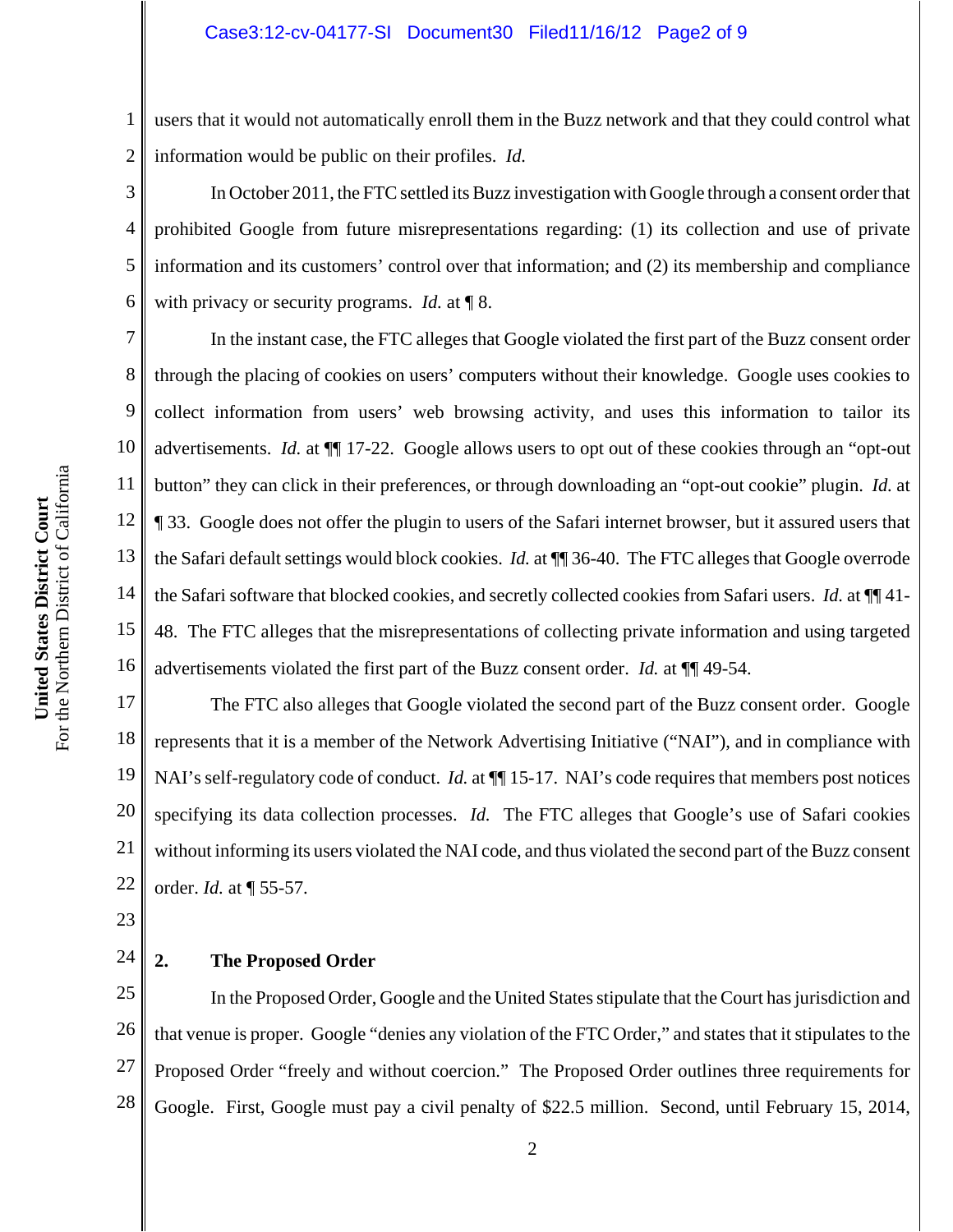## Case3:12-cv-04177-SI Document30 Filed11/16/12 Page3 of 9

1 2 3 Google must maintain systems that delete Google cookies from Safari browser users. Third, Google must report to the FTC within twenty days of February 15, 2014, setting forth how it is in compliance with the Proposed Order.

4 5 6 *Amicus curiae* Consumer Watchdog made three objections to the Proposed Order: (1) the injunction is inadequate and not "permanent;" (2) the civil penalty of \$22.5 million is too small; and (3) Google should be forced to admit liability.

### **LEGAL STANDARD**

9 10 11 12 13 Approval of a proposed consent decree is within the discretion of the Court. *United States v. Oregon*, 913 F.2d 576, 580 (9th Cir. 1990). A court reviews a consent decree to determine whether it is "fundamentally fair, adequate and reasonable." *Id.* While a consent decree "must conform to applicable laws . . . [it] need not impose all the obligations authorized by law." *Oregon*, 913 F.3d at 580.

14 15 16 17 18 19 20 21 The Court's review of the proposed consent decree is informed by the public policy favoring settlement. *See United States v. Comunidades Unidas Contra La Contaminacion*, 204 F.3d 275, 280 (1st Cir. 2000). The Court also grants additional deference where the decree has been negotiated by a governmental agency that is an expert in its field and must act on behalf of the public interest. *United States v. Chevron*, 380 F. Supp. 2d 1104, 1111 (N.D. Cal. 2004). However, when reviewing a proposed consent decree, the Court must independently evaluate its terms and avoid giving a "rubber stamp approval." *United States v. Montrose Chem. Corp. of Cal.*, 50 F.3d 741, 747 (9th Cir. 1995) (quoting *City of Detroit v. Grinnell Corp.*, 495 F.2d 448, 462 (2d Cir. 1974)).

22 23 24 25 26 27 28 In applying the "fair, adequate and reasonable" standard, courts examine both procedural and substantive fairness. *United States v. Montrose Chem. Corp. of California*, 50 F.3d 741, 746 (9th Cir. 1995); *United States v. Cannons Eng'g Corp.*, 899 F.2d 79, 86 (1st Cir.1990); *Chevron*, 380 F. Supp. 2d at 1110-11. With regard to procedural fairness, courts determine whether the negotiation process was "fair and full of adversarial vigor." *United States v. Telluride Co.*, 849 F. Supp. 1400, 1402 (D. Colo. 1994) (citations and internal quotations omitted). If the decree was the product of "good faith, arms-length negotiations," it is "presumptively valid and the objecting party has a heavy burden of

7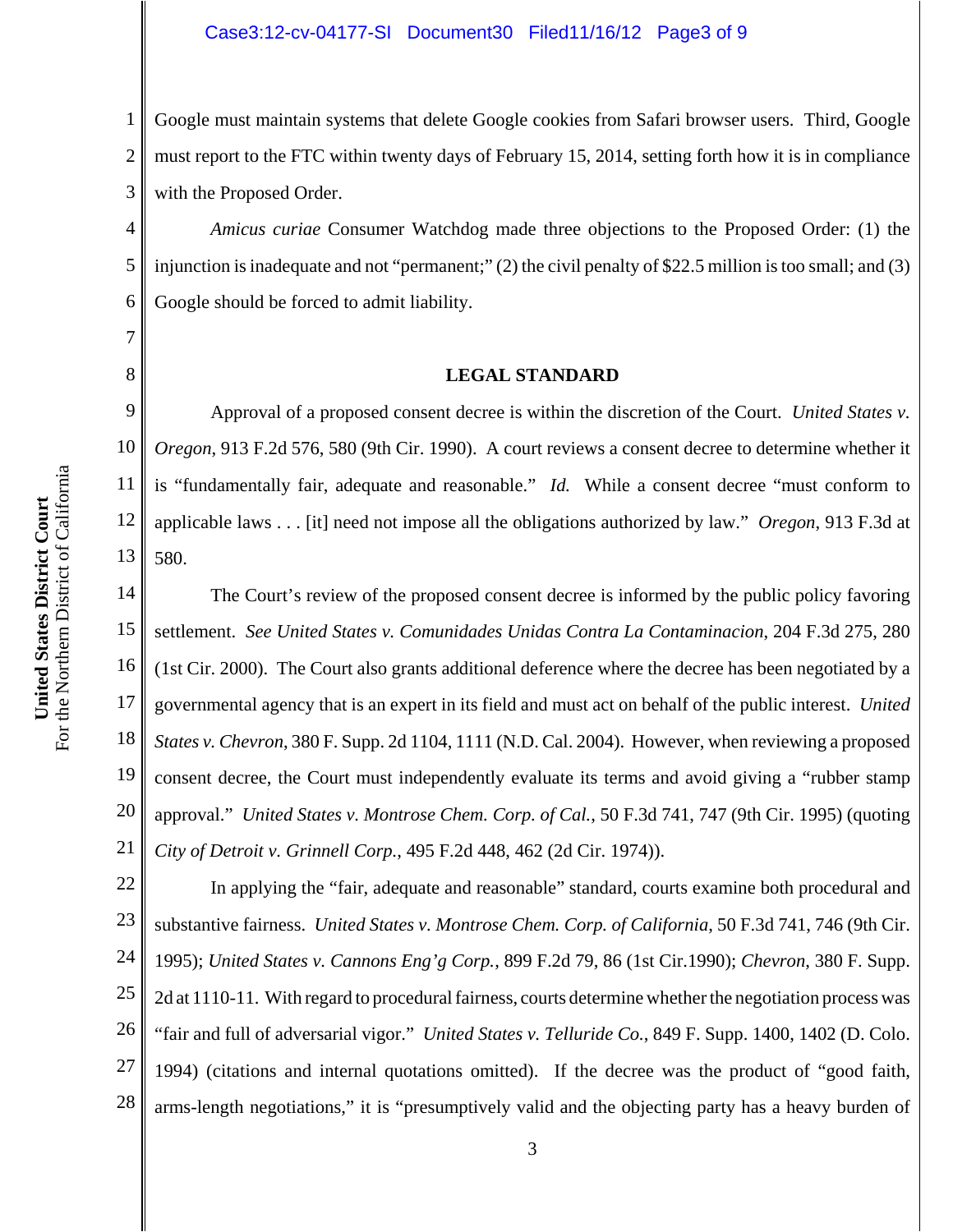## Case3:12-cv-04177-SI Document30 Filed11/16/12 Page4 of 9

1 2 3 demonstrating the decree is unreasonable." *Oregon*, 913 F.2d at 581. However, "the district court must ensure that the agreement is not . . . a product of collusion . . . ." *United States v. Colorado*, 937 F.2d 505, 509 (10th Cir.1991).

4 5 6 7 8 9 With respect to substantive fairness, the district court does not determine whether "the settlement is one which the court itself might have fashioned, or considers ideal." *Cannons Eng'g Corp.*, 899 F.2d at 84. Instead, the "court's approval is nothing more than an amalgam of delicate balancing, gross approximations and rough justice." *Oregon*, 913 F.2d at 581 (internal quotations omitted). "The court need only be satisfied that the decree represents a reasonable factual and legal determination." *Id.* (internal quotation omitted).

10 11 12 13 14 15 16 17 18 19 20 21 22 23 24 25 26 27 28 Consumer Watchdog argues that the Court's review must consider not just whether the settlement is "fair, adequate, and reasonable," but also, in regulatory settlements, whether the settlement promotes the public's interest. It cites to the FTC Act, which was amended to expressly empower the Commission to protect the public interest. *See* H.R. Rep. No. 75-1613 at 3 (1937); *see also Johnson Products Co. v. FTC*, 549 F.2d 35, 38 (7th Cir. 1977) ("The Commission, unlike a private litigant, must act in furtherance of the public interest."). The only case that Consumer Watchdog relies on for its proposition that there should be a separate public interest inquiry is a district court case from the Second Circuit, *FTC v. Circa Direct LLC*, CIV. 11-2172 RMB/AMD, 2012 WL 2178705 (D.N.J. June 13, 2012). However, the Second Circuit's law on the public interest prong is still in flux, and is currently not as broad as envisioned by the *Circa Direct* court. *See U.S. S.E.C. v. Citigroup Global Markets Inc.*, 673 F.3d 158, 163 n.1 (2d Cir. 2012) (finding that the district court should consider only whether the terms of the *injunctive provisions* do not harm the public interest, not whether the terms of the *entire settlement* harm the public's interest). More importantly, the Court finds that the law in the Ninth Circuit does not include a separate public interest inquiry. The Ninth Circuit has held that, even if a federal agency is required to serve the public's interest, the district court erred when it conditioned approval of a consent decree "on what it considered to be the public's *best* interest." *S.E.C. v. Randolph*, 736 F.2d 525, 529 (9th Cir. 1984) (emphasis in original). It found that "[i]nstead, the [district] court should have deferred to the agency's decision that the decree is appropriate and simply ensured that the proposed judgment is reasonable." *Id.*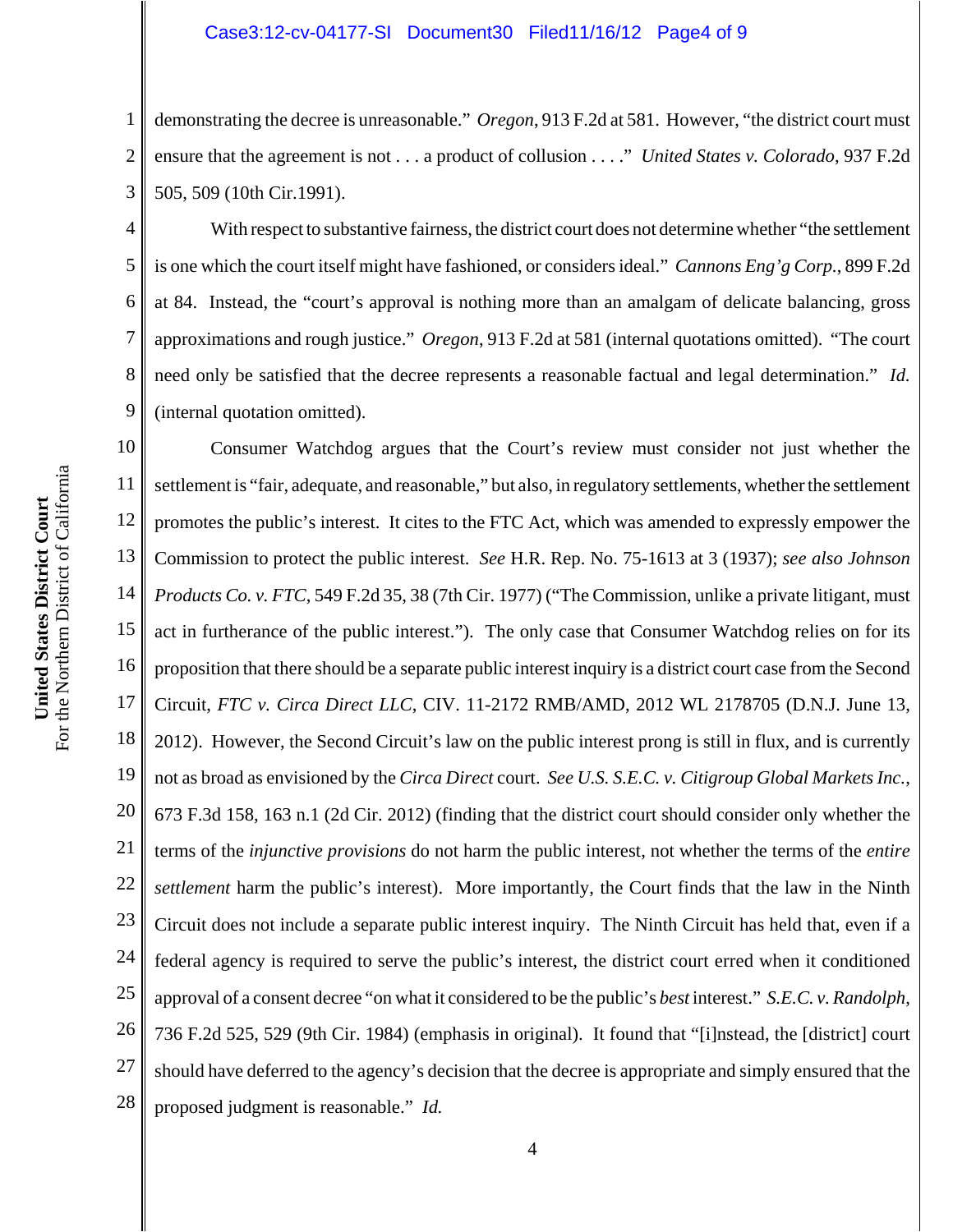#### **DISCUSSION**

## **1. Procedural Fairness**

For the procedural fairness prong, the Court looks to whether the consent decree was the product of "good faith, arms-length negotiations." *Oregon*, 913 F.2d at 581.

Here, the FTC conducted an independent investigation into Google's conduct before it began any settlement discussions. Declaration of Megan A. Bartley ("Bartley Decl.") ¶ 2. It was the FTC, not Google, which drafted the initial Proposed Order. *Id.* at ¶ 3. The FTC and Google engaged in extensive negotiations that lasted over two months, and they debated the details of the settlement almost daily. *Id.* at ¶ 4; *see United States v. Pac. Gas & Elec.*, 776 F. Supp. 2d 1007, 1025 (N.D. Cal. 2011) (upholding procedural fairness when negotiations lasted 90 days). The FTC negotiated over every substantive provision based on what it determined was in the public's best interest. Bartley Decl. ¶¶ 5, 7-8.

13 14 15 Because of the length and vigor of the negotiations and the arms-length process in which they were conducted, the Court finds that there was procedural fairness in the negotiation of the Proposed Order.

16

17

1

2

3

4

5

6

7

8

9

10

11

12

# **2. Substantive Fairness**

18 19 20 21 22 If the court finds that there was procedural fairness, then the consent decree is "presumptively valid and the objecting party has a heavy burden of demonstrating the decree is unreasonable." *Oregon*, 913 F.2d at 581. Consumer Watchdog attacks the substantive fairness of the Proposed Order, arguing that the injunction is inadequate, the civil penalty is too small, and that Google should be forced to admit liability.

23

24

## **A. Adequacy of the Injunction**

25 26 27 28 Consumer Watchdog argues that the injunction in the Proposed Order is inadequate for several reasons. First, it argues that Proposed Order is inadequate because it fails to include a "permanent injunction," since the final remedial relief lasts only until February 15, 2014. However, a "permanent injunction" is merely an injunction that occurs after a final hearing on the merits, as distinguished from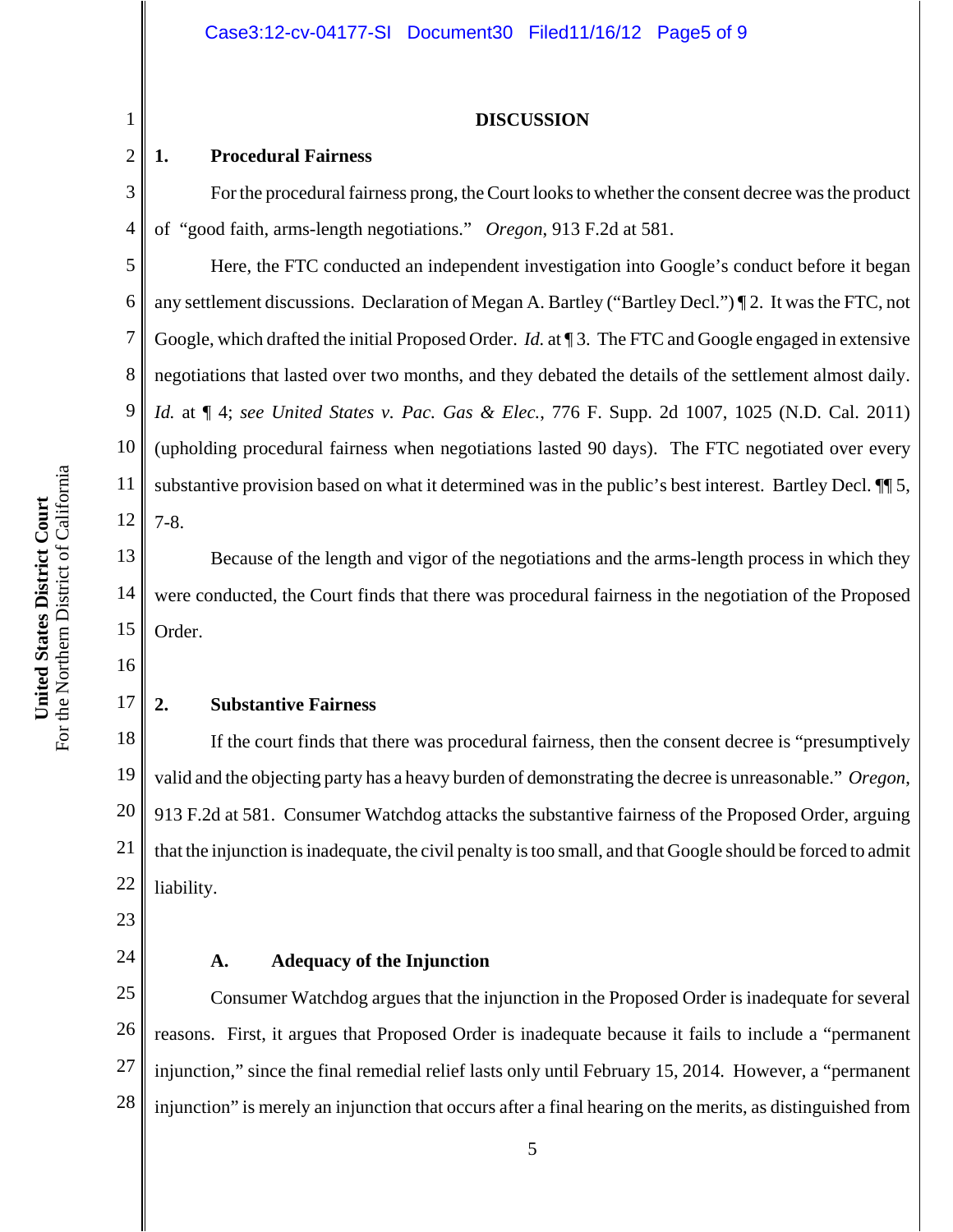1 2 a preliminary injunction. Black's Law Dictionary 855 (9th ed. 2009) ("Despite its name, a permanent injunction does not necessarily last forever.").

Second, Consumer Watchdog argues that Google should be enjoined from further violating the Buzz consent order. However, such an injunction is unnecessary and duplicative. The Buzz consent order already prohibits Google future misrepresentations regarding its customers' private information. The FTC has shown that it can enforce violations of the Buzz consent order, as it is doing in the instant action. Because Google remains subject to the Buzz consent order, an injunction to prohibit future violations of that order is unnecessary.

9 10 11 12 13 14 15 Third, Consumer Watchdog argues that the injunction is inadequate because it allows Google to continue to profit from the information it has gathered from the Safari cookies. The injunction requires Google to "expire" the cookies it set for Safari users in alleged violation of the Buzz consent order. Consumer Watchdog argued in its supplemental reply brief<sup>1</sup> that the expiration of a cookie does not necessarily delete the information contained on the cookie. Thus, although Google is enjoined from collecting new information, it may still keep and use the information it has previously collected from the Safari cookies.

16 17 18 19 20 21 22 23 24 25 26 At the hearing, both the FTC and Google asserted that these concerns had been considered and dismissed in the course of negotiating the settlement. The parties state that Google would be unlikely to use the information from the Safari cookies for several reasons. First, because the data is old, it contains dated – or outdated – information of very low value. Further, Google has now "anonymized" the IP addresses, and therefore the data cannot reliably be linked to individuals. More generally, the FTC considered and rejected many more stringent injunctions because the risk that they would hamper Google's ability to protect consumers from data security and malware vulnerabilities outweighed the benefits to the public. Bartley Decl. ¶ 7. The FTC determined that the injunction it crafted "sufficiently protects consumers from ongoing harm without exposing them to additional risks." United States' Response to Consumer Watchdog's Amicus Curiae Brief 8. In such situations, "the courts should pay deference to the judgment of the government agency which has negotiated and submitted the proposed

27

3

4

5

6

7

<sup>28</sup> 1 Because this argument was first included in the reply brief, neither the United States nor Google had a chance to respond in briefing.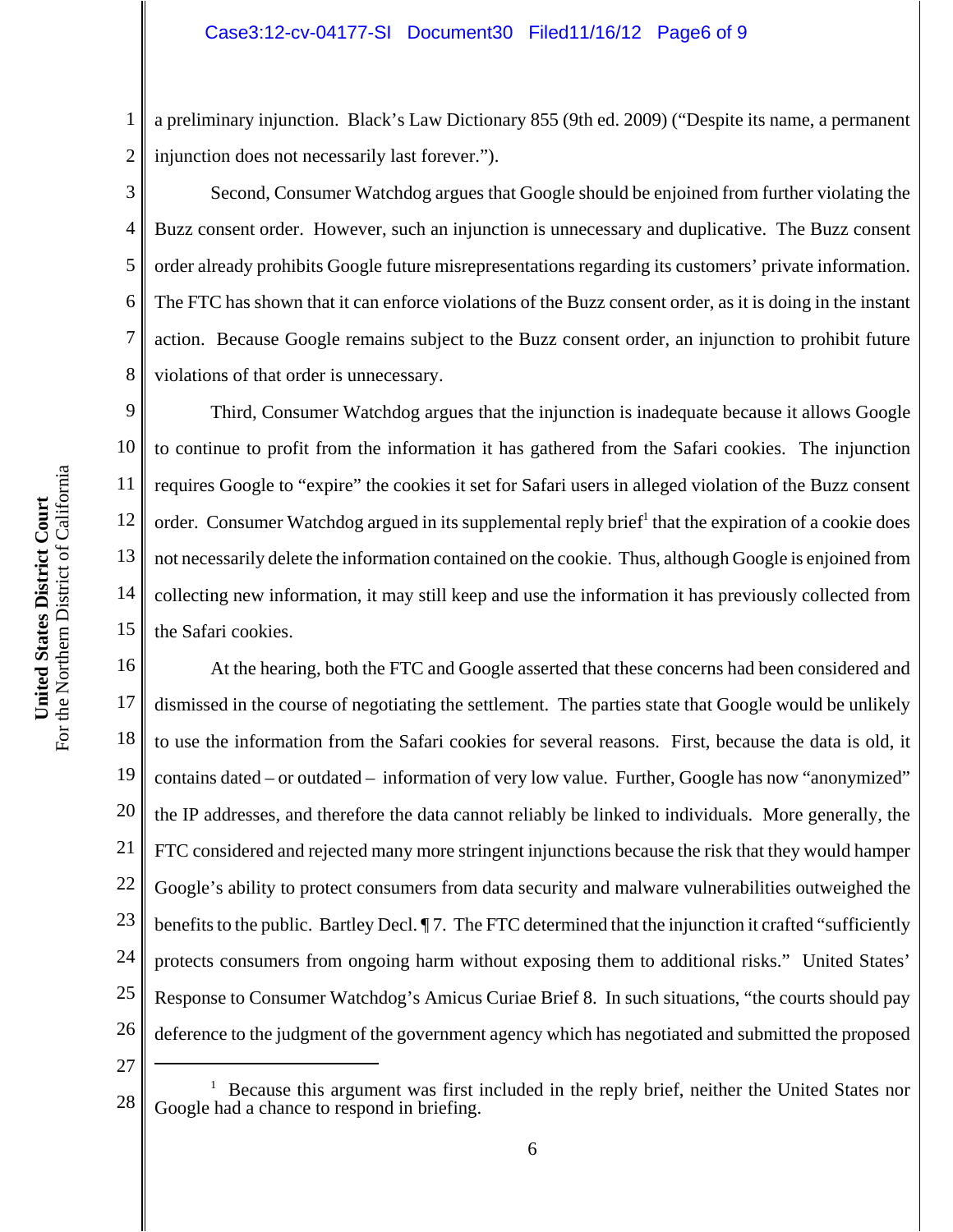1 2 judgment." *Randolph*, 736 F.2d at 529 (citations omitted); *see also Chevron, U.S.A., Inc. v. Natural Resources Defense Council, Inc.*, 467 U.S. 837, 866 (1984).

3 4 5 6 The Court finds that the injunction is fair, adequate and reasonable. With the Buzz consent order in place, the injunction need only address the specific harm from the Safari cookies. Here, the injunction specifically requires Google to maintain systems to expire Safari cookies and creates a compliance reporting mechanism.

7 8

## **B. Adequacy of the Civil Penalty**

9 10 11 12 13 14 15 Consumer Watchdog argues that the civil penalty of \$22.5 million is an insufficient amount to enforce compliance with the Buzz consent order. It argues that this is a *de minimis* amount of Google's advertising revenues. It also argues that the statutory maximum would be \$16,000 for each violation, and thus could far exceed the \$22.5 million. *See* Revised Reply Memorandum of Points and Authorities in Opposition to the Entry of [Proposed] Stipulated Order for Permanent Injunction and Civil Penalty 7 ("Even if one-tenth of one percent of Safari users saw the misrepresentation, the statutory penalty would exceed \$3 billion.").

16 17 18 19 20 21 22 23 24 25 26 27 28 The FTC argues that the Commission's determination of an appropriate civil penalty is not just based on revenue or statutory penalties, but is a multi-faceted analysis. *See United States v. Danube Carpet Mills, Inc.*, 737 F.2d 988, 993 (11th Cir. 1984) (noting that the criteria for assessing the civil penalty should include "(1) the good or bad faith of the defendants; (2) the injury to the public; (3) the defendants' ability to pay; (4) the desire to eliminate the benefits derived by the violations; and (5) the necessity of vindicating the authority of the FTC"). According to the FTC, the \$22.5 million fine is the largest fine ever imposed on a company for violating an FTC order. Moreover, the complaint never alleged that consumers suffered any monetary harm or that the Safari cookies yielded significant revenues for Google. Consumer Watchdog's citations to cases with larger penalties are unpersuasive to show that the proposed penalty is unreasonable. In *Circa Direct*, 2012 WL 2178705, the FTC's \$18 million disgorgement order was based on consumer loss rather than a civil penalty, and the defendants were ordered to surrender all of their remaining assets because the FTC found that all of the company's revenue was tied to the fraud. Similarly, in *FTC v. Trudeau*, 579 F.3d 754, 762 (7th Cir. 2009), the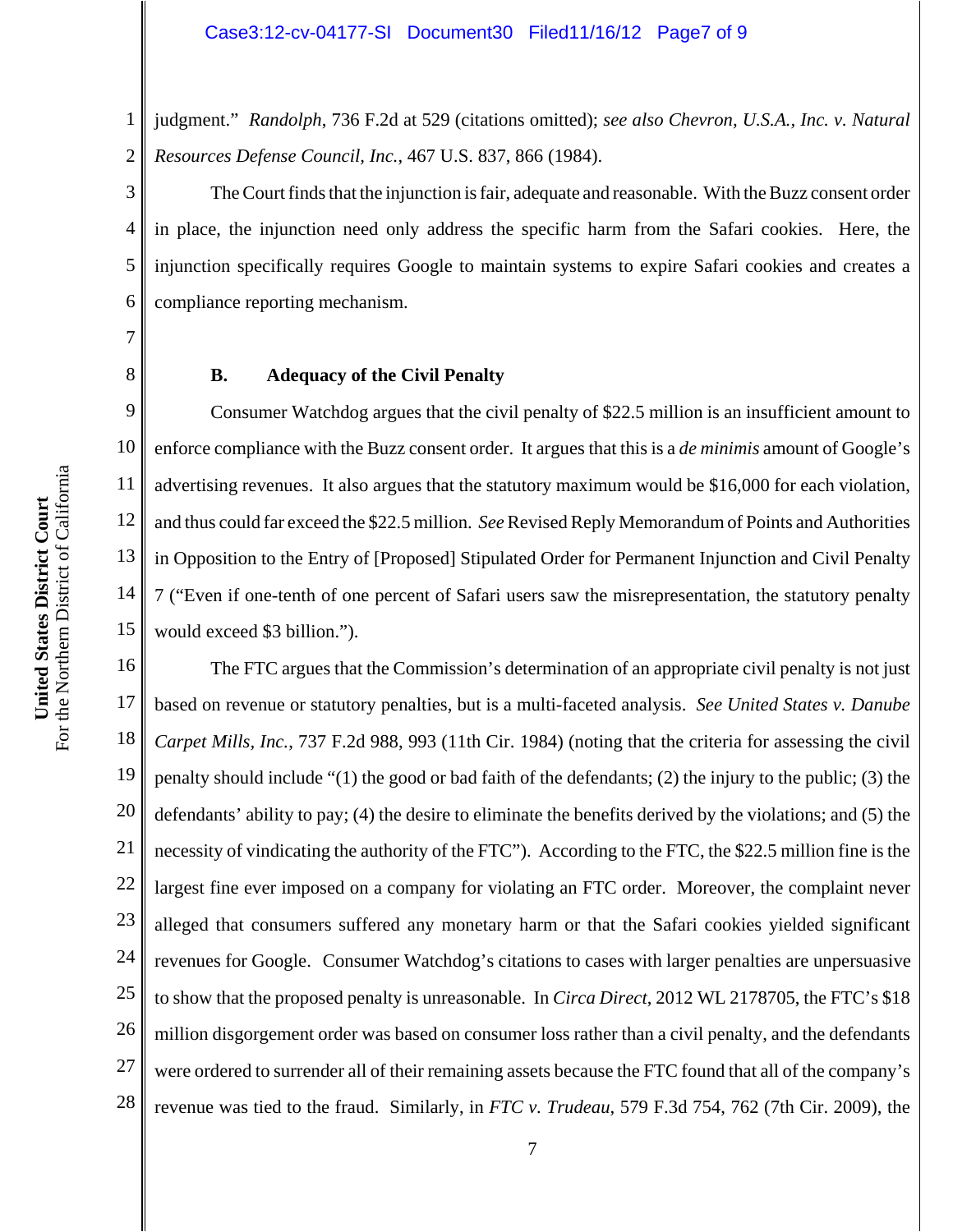1 2 3 4 district court granted a monetary award of \$37.6 million based on "a reasonable approximation of the loss consumers suffered as a result of defendant's deceptive infomercials." Unlike in *Circa Direct* or *Trudeau*, the instant case does not contain allegations of large amounts of consumer loss or Google profit.

Accordingly, Court finds that the civil penalty is fair, adequate and reasonable.

## **C. Google's Denial of Liability**

Finally, Consumer Watchdog argues that Google's denial of liability in the consent decree contravenes the public's interest. It alleges that the denial of liability allows Google to put its own spin on the facts, which will confuse consumers relying on its statements when making privacy choices.

11 12 13 14 15 16 17 18 19 20 21 22 However, Consumer Watchdog's position that a consent decree requires an admission of liability is contradicted by legal history and precedent. *See, e.g.*, *Swift & Co. v. United States*, 276 U.S. 311, 327 (1928) (finding that the contention that a consent decree could not be upheld because there was no admission of guilt "ignores both the nature of injunctions, already discussed, and the legal implications of a consent decree"). More recently, the Second Circuit strongly disapproved of a district court's rejection of a consent decree when that court's primary basis for the rejection was the lack of an admission of liability. *Citigroup*, 673 F.3d at 163-65 (finding that in requiring an admission of liability, the district court prejudged the merits of the case, assumed that the SEC could win at trial or that Citigroup would be willing to settle if it admitted liability, did not give deference to the SEC's policy judgment, and did not consider the agency's discretionary assessment of its prospects or of the optimal allocation of its limited resources). Moreover, as the Second Circuit noted, "[r]equiring such an admission would in most cases undermine any chance for compromise." *Id.* at 165.

23 24 25 26 27 28 The only case that Consumer Watchdog cites in support of its argument that the Proposed Order must have an admission of liability is *Circa Direct*, which noted that learning the truth of the defendants' alleged deceptive conduct may be an important matter of public concern. *Circa Direct*, 2012 WL 2178705 at \*6. However, the *Circa Direct* court later approved the consent decree without an admission of liability, relying on *Citigroup* and giving deference to the FTC's determination that requiring admission of liability would force it to go to trial, which would result in a significant

5

6

7

8

9